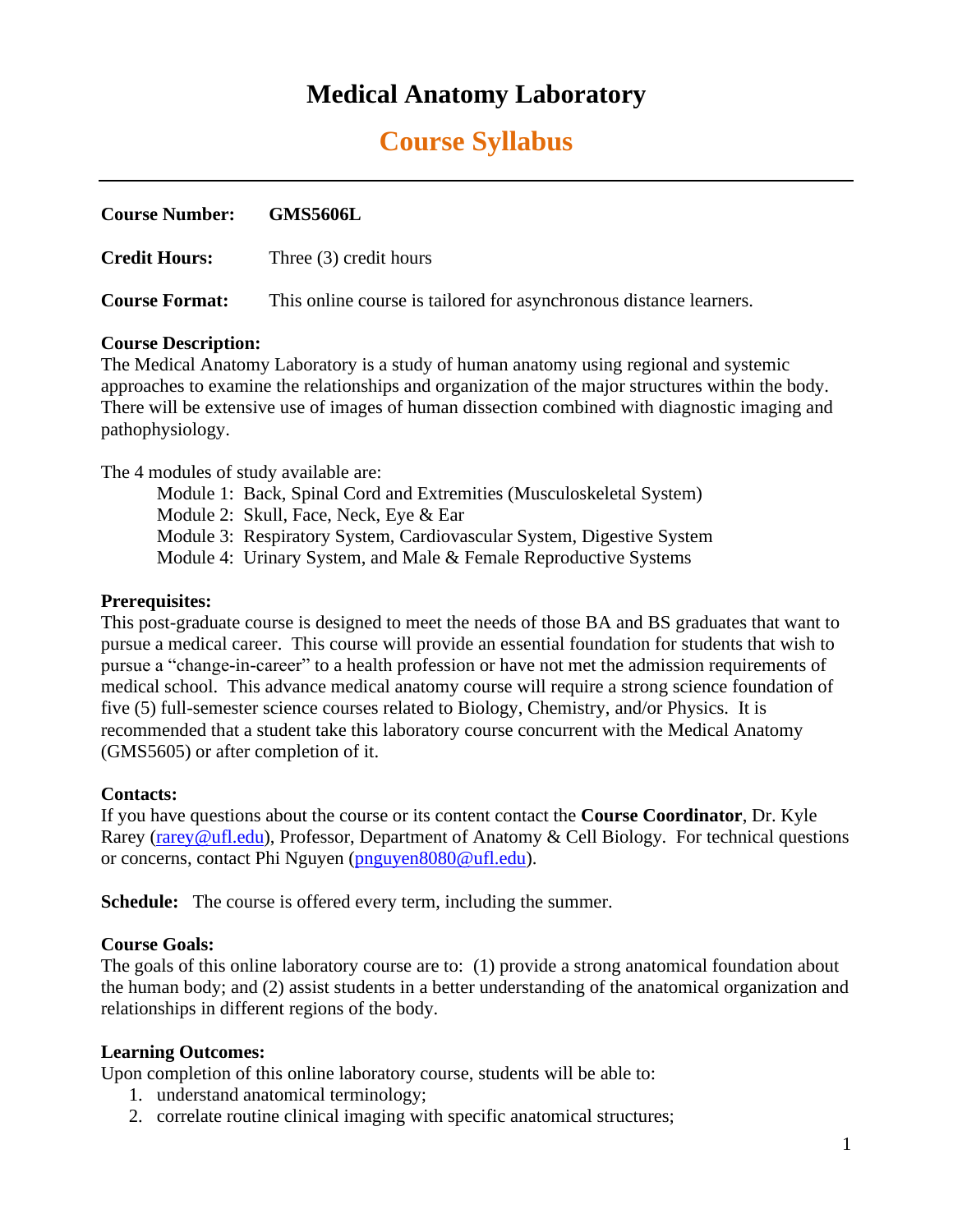- 3. identify anatomical structures and understand their organization and relationships within different regions of the human body; and
- 4. demonstrate critical thinking skills to evaluate selected medical conditions with alterations in anatomical structures (e.g., fracture, aneurysm).

## **Learning Resources:**

1. **Required Software Program**: Human Anatomy, Integrated Medical Curriculum from Dx R Development. Cost: \$30.00 for a 6 month subscription.

You may pay by credit card using the following link: <http://www.dxrgroup.com/product/human-anatomy-ufl/> Password: oldhat7

Contact Person: Diane Tennyson, Vice President/Administration & Sales, DxR Development Group, Inc., 1840 Innovation Drive, Suite 112, Carbondale, IL 62903, P: 618-453-1140, F: 618- 453-5309, [diane.tennyson@dxrgroup.com](mailto:diane.tennyson@dxrgroup.com)

2. Recommended text: *Principles of Human Anatomy*, 13th or 14th Edition. Tortora, G.J. and Nielsen, M., John Wiley & Sons, 2014. It is highly recommended that you have access to this text if you are not taking GMS5605.

3. Practice on-line quizzes that consist of identification of given anatomy structures.

4. Clinical exercises relating anatomical structures to diagnostic images (e.g., X-ray, MRI, and CT scan) and anatomical abnormalities will be used to promote critical thinking.

5. Other multimedia resources will be provided at the course web site.

# **Syllabus**

Review the course Syllabus. You can download an Adobe PDF or a Microsoft Word version from the course homepage.

# **Examinations and Grading:**

One examination consisting of 50 multiple-choice questions (each valued of 2 points) will be given for each module. Each exam will be worth 100 points and will be timed. Students will have to take all examinations at a computer with a web camera. Exams will be secured and proctored using HonorLock. More about HonorLock: [Getting Started with HonorLock;](https://com-acb-online-a2.sites.medinfo.ufl.edu/wordpress/files/2020/05/Honorlock-Getting-Started-with-Honorlock.pdf) [HonorLock Student Prep;](https://com-acb-online-a2.sites.medinfo.ufl.edu/wordpress/files/2020/05/Honorlock-Student-Exam-Preparation-Information.pdf) [HonorLock Student Privacy](https://com-acb-online-a2.sites.medinfo.ufl.edu/wordpress/files/2020/05/Honorlock-Student-Privacy.pdf)

 $4$  module examinations  $=$  Total  $400$  possible points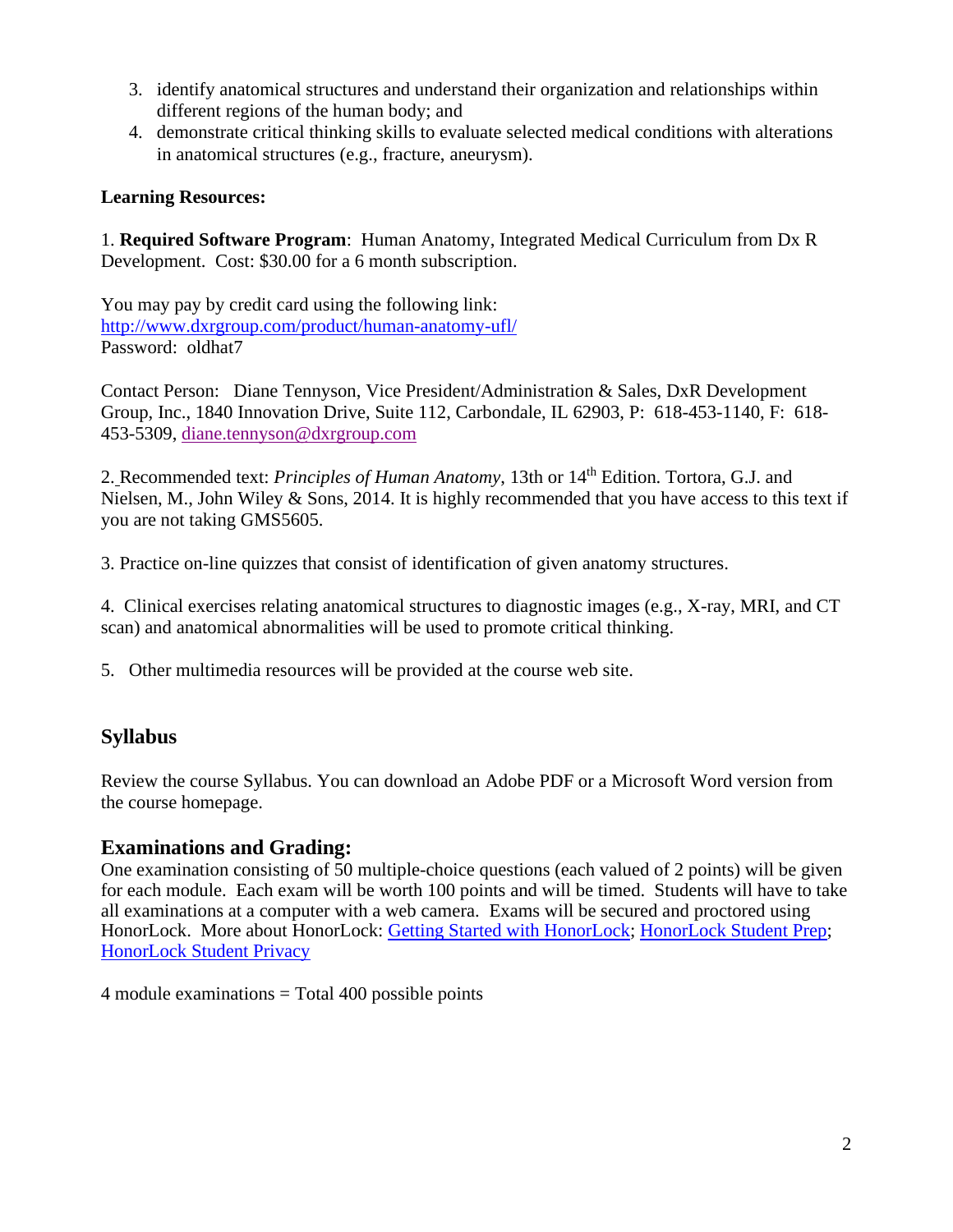# **Course Outline**

| <b>Module</b> | <b>Learning Activities</b>             | <b>Learning Resources</b>           |
|---------------|----------------------------------------|-------------------------------------|
|               |                                        |                                     |
| $1 - 1$       | Back, Spinal Cord, & Scapula           | Acland's video demonstration        |
|               | Online Labs #1, #2, #3                 | Text: Tortora, 13 Ed: Chapter 7, 17 |
|               | Online Pre-laboratory Overview 1 & 2   |                                     |
|               | <b>UFCOM Anatomy Video Dissections</b> |                                     |
|               | Online Post-laboratory Overview        |                                     |
|               | Module Overview Session                |                                     |
|               |                                        |                                     |
| $1 - 2$       | <b>Upper Extremities I</b>             | Acland's video demonstration        |
|               | Online Labs #4, #5, #6, #7             | Text: Tortora, 13 Ed: Chapter 7, 17 |
|               | Online Pre-laboratory Overview 1 & 2   |                                     |
|               | <b>UFCOM Anatomy Video Dissections</b> |                                     |
|               | Online Post-laboratory Overview        |                                     |
|               | Module Overview Session                |                                     |
|               |                                        |                                     |
| $1 - 3$       | <b>Upper Extremities II</b>            | Acland's video demonstration        |
|               | Online Labs #8, #9, #10                | Text: Tortora, 13 Ed: Chapter 7, 17 |
|               | Online Pre-laboratory Overview 1 & 2   |                                     |
|               | <b>UFCOM Anatomy Video Dissections</b> |                                     |
|               | Online Post-laboratory Overview        |                                     |
|               | Module Overview Session                |                                     |
|               |                                        |                                     |
| $1 - 4$       | <b>Lower Extremities I</b>             | Acland's video demonstration        |
|               | Online Lab #11, #12, #13, #14          | Text: Tortora, 13 Ed: Chapter 9     |
|               | Online Pre-laboratory Overview 1 & 2   |                                     |
|               | <b>UFCOM Anatomy Video Dissections</b> | Acland's video demonstration        |
|               | Online Post-laboratory Overview        | Text: Tortora, 13 Ed: Chapter 9     |
|               | Module Overview Session                |                                     |
|               |                                        |                                     |
|               |                                        |                                     |
| $1-5$         | <b>Lower Extremities II</b>            | Acland's video demonstration        |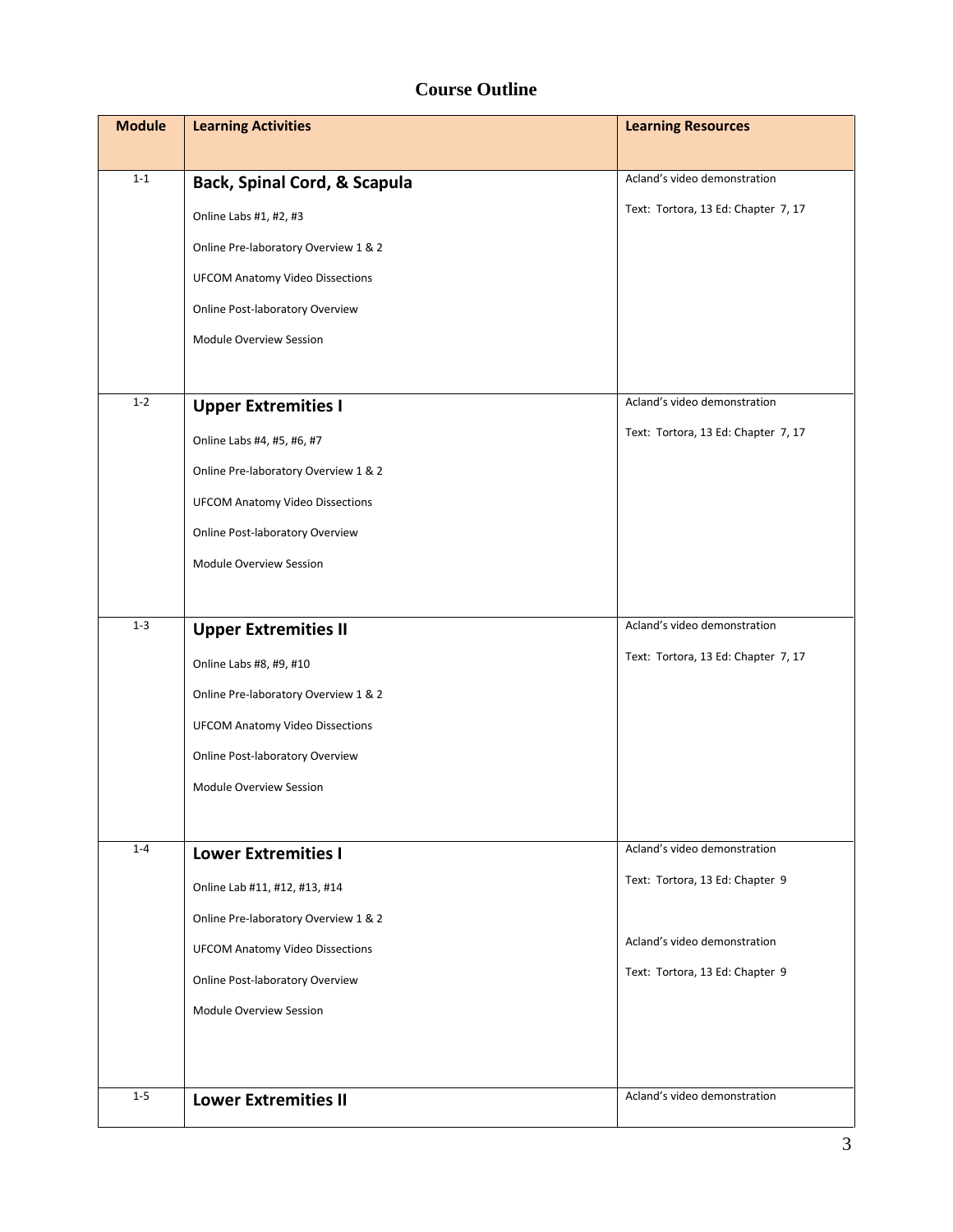| Online Pre-laboratory Overview 1 & 2<br><b>UFCOM Anatomy Video Dissections</b><br>Online Post-laboratory Overview<br>Module Overview Session<br><b>Module 1 Examination (online)</b><br><b>Module</b><br><b>Learning Activities</b><br><b>Learning Resources</b><br>$2 - 1$<br>Acland's video demonstration<br>Face & Skull<br>Text: Tortora, 13 Ed: Chapter 7, 18<br>Online Labs #22, #23, #27<br><b>Cranial Cavity</b><br>Lab#28<br>Online Pre-laboratory Overview 1 & 2<br><b>UFCOM Anatomy Video Dissections</b><br>Online Post-laboratory Overview<br>Module Overview Session |
|------------------------------------------------------------------------------------------------------------------------------------------------------------------------------------------------------------------------------------------------------------------------------------------------------------------------------------------------------------------------------------------------------------------------------------------------------------------------------------------------------------------------------------------------------------------------------------|
|                                                                                                                                                                                                                                                                                                                                                                                                                                                                                                                                                                                    |
|                                                                                                                                                                                                                                                                                                                                                                                                                                                                                                                                                                                    |
|                                                                                                                                                                                                                                                                                                                                                                                                                                                                                                                                                                                    |
|                                                                                                                                                                                                                                                                                                                                                                                                                                                                                                                                                                                    |
|                                                                                                                                                                                                                                                                                                                                                                                                                                                                                                                                                                                    |
|                                                                                                                                                                                                                                                                                                                                                                                                                                                                                                                                                                                    |
|                                                                                                                                                                                                                                                                                                                                                                                                                                                                                                                                                                                    |
|                                                                                                                                                                                                                                                                                                                                                                                                                                                                                                                                                                                    |
|                                                                                                                                                                                                                                                                                                                                                                                                                                                                                                                                                                                    |
|                                                                                                                                                                                                                                                                                                                                                                                                                                                                                                                                                                                    |
|                                                                                                                                                                                                                                                                                                                                                                                                                                                                                                                                                                                    |
|                                                                                                                                                                                                                                                                                                                                                                                                                                                                                                                                                                                    |
|                                                                                                                                                                                                                                                                                                                                                                                                                                                                                                                                                                                    |
|                                                                                                                                                                                                                                                                                                                                                                                                                                                                                                                                                                                    |
|                                                                                                                                                                                                                                                                                                                                                                                                                                                                                                                                                                                    |
|                                                                                                                                                                                                                                                                                                                                                                                                                                                                                                                                                                                    |
|                                                                                                                                                                                                                                                                                                                                                                                                                                                                                                                                                                                    |
|                                                                                                                                                                                                                                                                                                                                                                                                                                                                                                                                                                                    |
| $2 - 2$<br>Acland's video demonstration<br><b>Neck</b>                                                                                                                                                                                                                                                                                                                                                                                                                                                                                                                             |
| Text: Tortora, 13 Ed: Chapter 11<br>Online Labs #24, #25, and #26                                                                                                                                                                                                                                                                                                                                                                                                                                                                                                                  |
| Online Pre-laboratory Overview 1 & 2                                                                                                                                                                                                                                                                                                                                                                                                                                                                                                                                               |
| <b>UFCOM Anatomy Video Dissections</b>                                                                                                                                                                                                                                                                                                                                                                                                                                                                                                                                             |
| Online Post-laboratory Overview                                                                                                                                                                                                                                                                                                                                                                                                                                                                                                                                                    |
| Module Overview Session                                                                                                                                                                                                                                                                                                                                                                                                                                                                                                                                                            |
|                                                                                                                                                                                                                                                                                                                                                                                                                                                                                                                                                                                    |
| $2 - 3$<br>Acland's video demonstration                                                                                                                                                                                                                                                                                                                                                                                                                                                                                                                                            |
| Pharynx, Larynx, Nasal Cavity, & Oral Cavity                                                                                                                                                                                                                                                                                                                                                                                                                                                                                                                                       |
| Text: Tortora, 13 Ed: Chapter 23<br>Online Labs #31, #32, #33, and #34                                                                                                                                                                                                                                                                                                                                                                                                                                                                                                             |
| Online Pre-laboratory Overview 1 & 2                                                                                                                                                                                                                                                                                                                                                                                                                                                                                                                                               |
| <b>UFCOM Anatomy Video Dissections</b>                                                                                                                                                                                                                                                                                                                                                                                                                                                                                                                                             |
| Online Post-laboratory Overview                                                                                                                                                                                                                                                                                                                                                                                                                                                                                                                                                    |
| Module Overview Session                                                                                                                                                                                                                                                                                                                                                                                                                                                                                                                                                            |
|                                                                                                                                                                                                                                                                                                                                                                                                                                                                                                                                                                                    |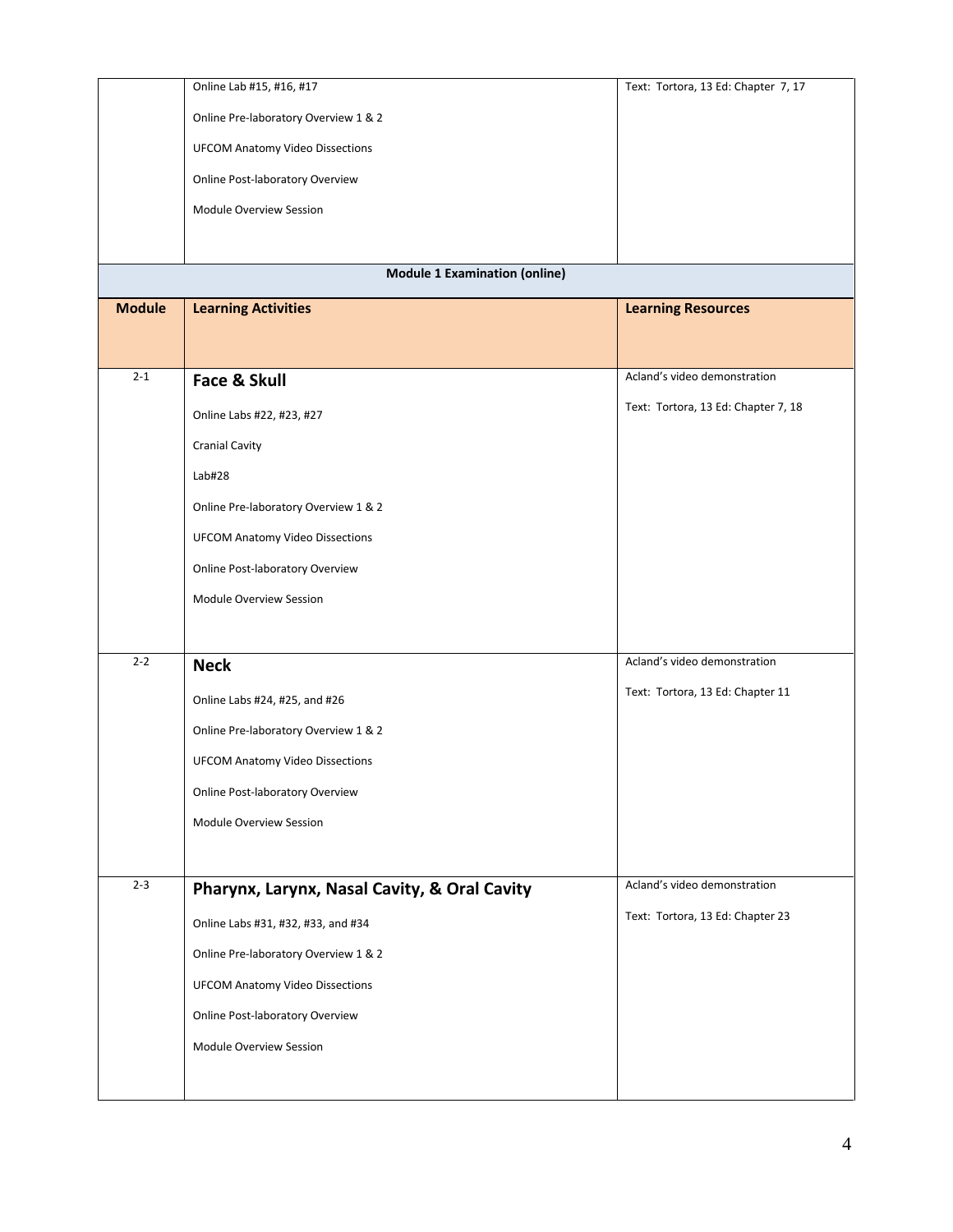| $2 - 4$       | Eye & Ear                                   | Acland's video demonstration         |
|---------------|---------------------------------------------|--------------------------------------|
|               | Online Labs #29 & #30                       | Text: Tortora, 13 Ed: Chapter 21     |
|               | Online Pre-laboratory Overview 1 & 2        |                                      |
|               | <b>UFCOM Anatomy Video Dissections</b>      |                                      |
|               | Online Post-laboratory Overview             |                                      |
|               | Module Overview Session                     |                                      |
|               |                                             |                                      |
|               | <b>Module 2 Examination (online)</b>        |                                      |
| <b>Module</b> | <b>Learning Activities</b>                  | <b>Learning Resources</b>            |
|               |                                             |                                      |
| $3 - 1$       | <b>Respiratory System</b>                   | Acland's video demonstration         |
|               | Online Labs #18 and #19                     | Text: Tortora, 13 Ed: Chapter 7, 23  |
|               | Online Pre-laboratory Overview 1 & 2        |                                      |
|               | <b>UFCOM Anatomy Video Dissections</b>      |                                      |
|               | Online Post-laboratory Overview             |                                      |
|               | Module Overview Session                     |                                      |
|               |                                             |                                      |
| $3 - 2$       |                                             | Acland's video demonstration         |
|               | <b>Cardiovascular System</b>                | Text: Tortora, 13 Ed: Chapter 13, 14 |
|               | Online Lab #20                              |                                      |
|               | Online Pre-laboratory Overview 1 & 2        |                                      |
|               | <b>UFCOM Anatomy Video Dissections</b>      |                                      |
|               | Online Post-laboratory Overview             |                                      |
|               | Module Overview Session                     |                                      |
|               |                                             |                                      |
| $3 - 3$       | <b>Superior &amp; Posterior Mediastinum</b> |                                      |
|               | Online Lab #21                              |                                      |
|               | Online Pre-laboratory Overview 1 & 2        | Acland's video demonstration         |
|               | <b>UFCOM Anatomy Video Dissections</b>      | Text: Tortora, 13 Ed: Chapter 23     |
|               | Online Post-laboratory Overview             |                                      |
|               | Module Overview Session                     |                                      |
|               |                                             |                                      |
| $3 - 4$       | <b>Digestive System</b>                     | Acland's video demonstration         |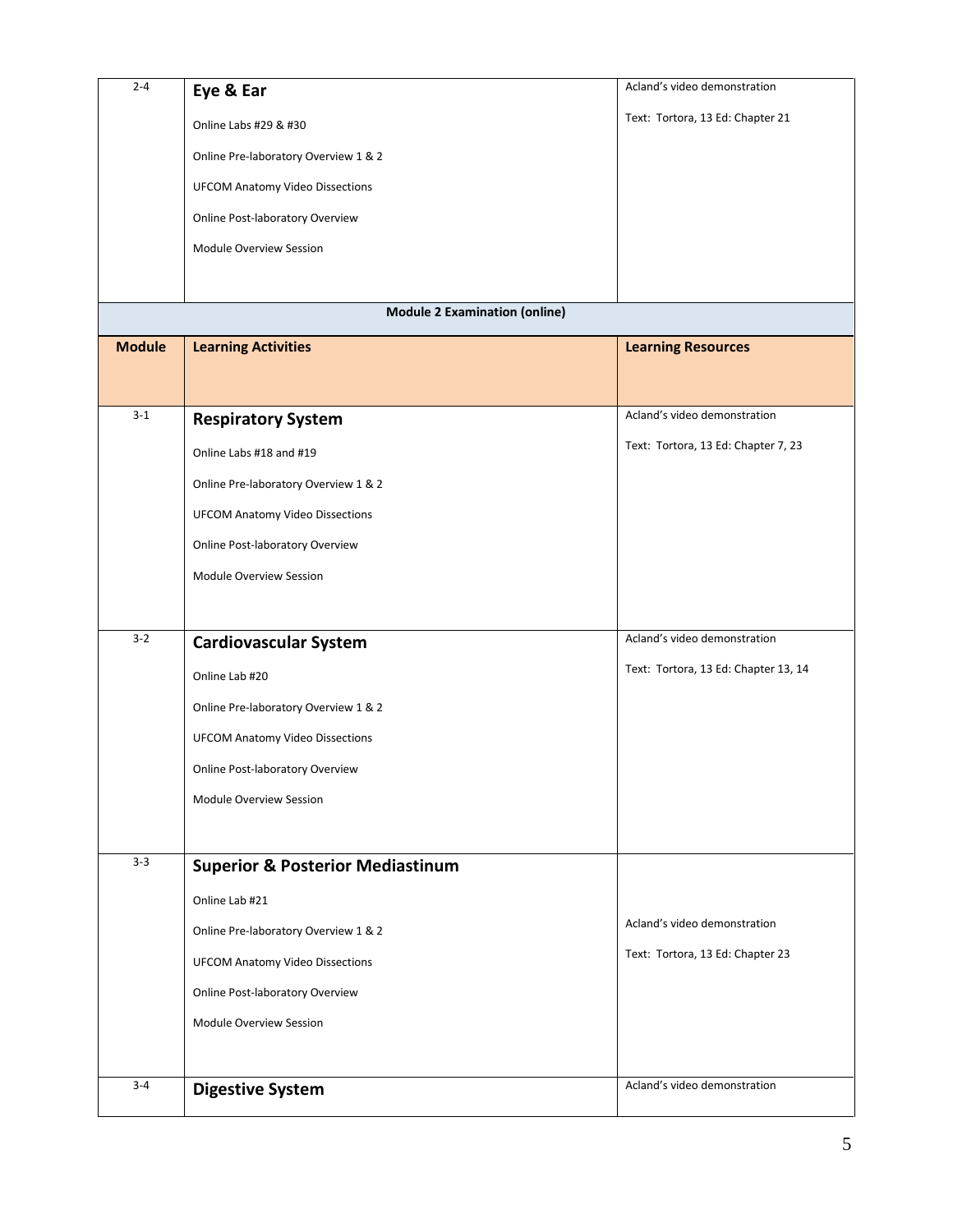|                                      | Online Labs #35, #36, #37, #38, and #39 | Text: Tortora, 13 Ed: Chapter 24 |  |  |
|--------------------------------------|-----------------------------------------|----------------------------------|--|--|
|                                      | Online Pre-laboratory Overview 1 & 2    |                                  |  |  |
|                                      | Online Post-laboratory Overview         |                                  |  |  |
|                                      | Module Overview Session                 |                                  |  |  |
|                                      |                                         |                                  |  |  |
|                                      | <b>Module 3 Examination (online)</b>    |                                  |  |  |
| <b>Module</b>                        | <b>Learning Activities</b>              | <b>Learning Resources</b>        |  |  |
|                                      |                                         |                                  |  |  |
| $4 - 1$                              | <b>Urinary System</b>                   | Acland's video demonstration     |  |  |
|                                      |                                         | Text: Tortora, 13 Ed: Chapter 25 |  |  |
|                                      | Online Lab #40                          |                                  |  |  |
|                                      | Online Pre-laboratory Overview 1 & 2    |                                  |  |  |
|                                      | Online Post-laboratory Overview         |                                  |  |  |
|                                      | Module Overview Session                 |                                  |  |  |
|                                      |                                         |                                  |  |  |
| $4 - 2$                              | <b>Male Pelvis &amp; Perineum</b>       | Acland's video demonstration     |  |  |
|                                      | Online Labs #42 & #44                   | Text: Tortora, 13 Ed: Chapter 26 |  |  |
|                                      | Online Pre-laboratory Overview 1 & 2    |                                  |  |  |
|                                      | Online Post-laboratory Overview         |                                  |  |  |
|                                      | Module Overview Session                 |                                  |  |  |
|                                      |                                         |                                  |  |  |
| $4 - 3$                              | <b>Female Pelvis &amp; Perineum</b>     | Acland's video demonstration     |  |  |
|                                      | Online Labs #41 & #43                   | Text: Tortora, 13 Ed: Chapter 26 |  |  |
|                                      | Online Pre-laboratory Overview 1 & 2    |                                  |  |  |
|                                      | Online Post-laboratory Overview         |                                  |  |  |
|                                      | Module Overview Session                 |                                  |  |  |
|                                      |                                         |                                  |  |  |
| <b>Module 4 Examination (online)</b> |                                         |                                  |  |  |
|                                      |                                         |                                  |  |  |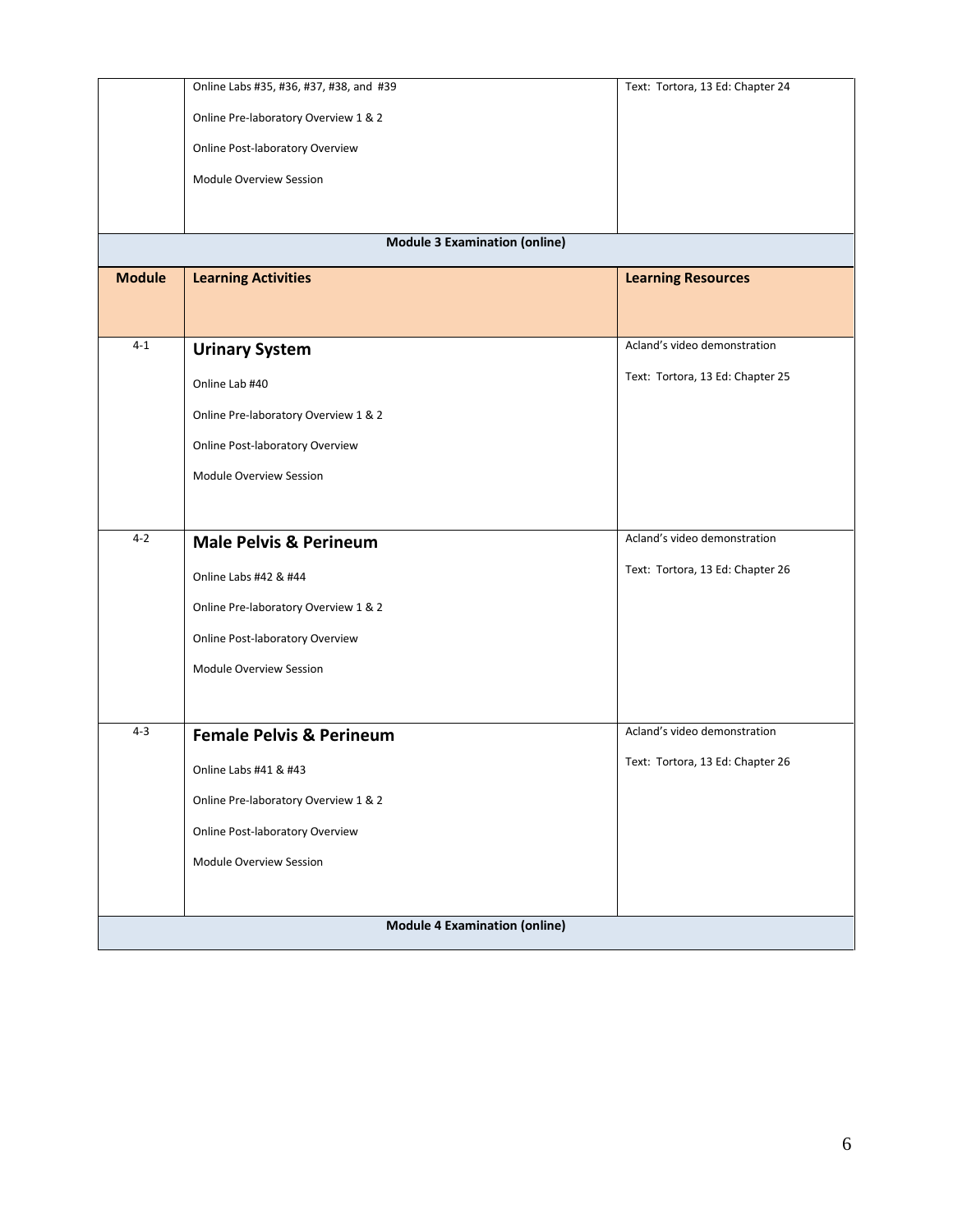### **Grading Scale**

| $A = 93 - 100\%$    | $C_{+} = 77 - 79\%$   |
|---------------------|-----------------------|
| $A = 90-92\%$       | $C = 73 - 76\%$       |
| $B_{+} = 87 - 89\%$ | $C = 70-72%$          |
| $B = 83 - 86\%$     | $D_{\pm} = 67 - 69\%$ |
| $B = 80-82\%$       | $D = 63 - 66\%$       |
|                     | $D = 59-62%$          |
|                     | $E < 59\%$            |

 $I = An incomplete grade will be given if a student fails to complete the course as scheduled.$ Information on current UF grading policies for assigning grade points can be found at: [https://catalog.ufl.edu/ugrad/current/regulations/info/grades.aspx.](https://catalog.ufl.edu/ugrad/current/regulations/info/grades.aspx)

#### **Make-Up Exam Policy:**

Students are required to take all four modular examinations. Makeup exams are given only under special circumstances. If the student is unable to take a scheduled modular examination, the course director must be notified before the examination. In addition, a written letter of explanation, requesting that the absence from the exam be excused, must be presented before the exam or immediately afterwards. An excused absence is allowable when: 1) the student is hospitalized and/or has been advised by a licensed medical practitioner or hospital not to attend the exam, 2) if there is a documented death of an immediate family member, or 3) the examination falls on a religious holiday. All excused absences will be considered on an individual basis by the course director. With the exception of highly extenuating circumstances, failure to follow the prescribed procedures will result in a grade of zero for that exam. Further information about the policies for attendance and religious holidays for The University of Florida can be found at: [https://catalog.ufl.edu/ugrad/current/regulations/info/attendance.aspx.](https://catalog.ufl.edu/ugrad/current/regulations/info/attendance.aspx)

#### **Assignments:**

The course is divided into 4 modules.

Each module consists of selected chapters with specific reading assignments. For each module students will: (1) review the learning objectives and corresponding lecture notes; (2) read and complete the assignments as given; (3) complete interactive exercises associated with each module; (4) take online practice quizzes; and (5) take the scheduled, online module examination. **Attendance:** 

Requirements for class attendance and make-up exams, assignments, and other work in this course are consistent with university policies that can be found in the online catalog at: [https://catalog.ufl.edu/ugrad/current/regulations/info/attendance.aspx.](https://catalog.ufl.edu/ugrad/current/regulations/info/attendance.aspx) A student's overall success, however, is based upon following the course schedule for learning the assigned readings and practicing the recommended exercises. Students are strongly encouraged to develop self-discipline to complete all text readings and online exercises, including the practice examinations.

### **Academic Integrity:**

Please review the University's complete policy regarding academic dishonesty, found online in the student handbook: <https://regulations.ufl.edu/wp-content/uploads/2018/06/4.040-1.pdf>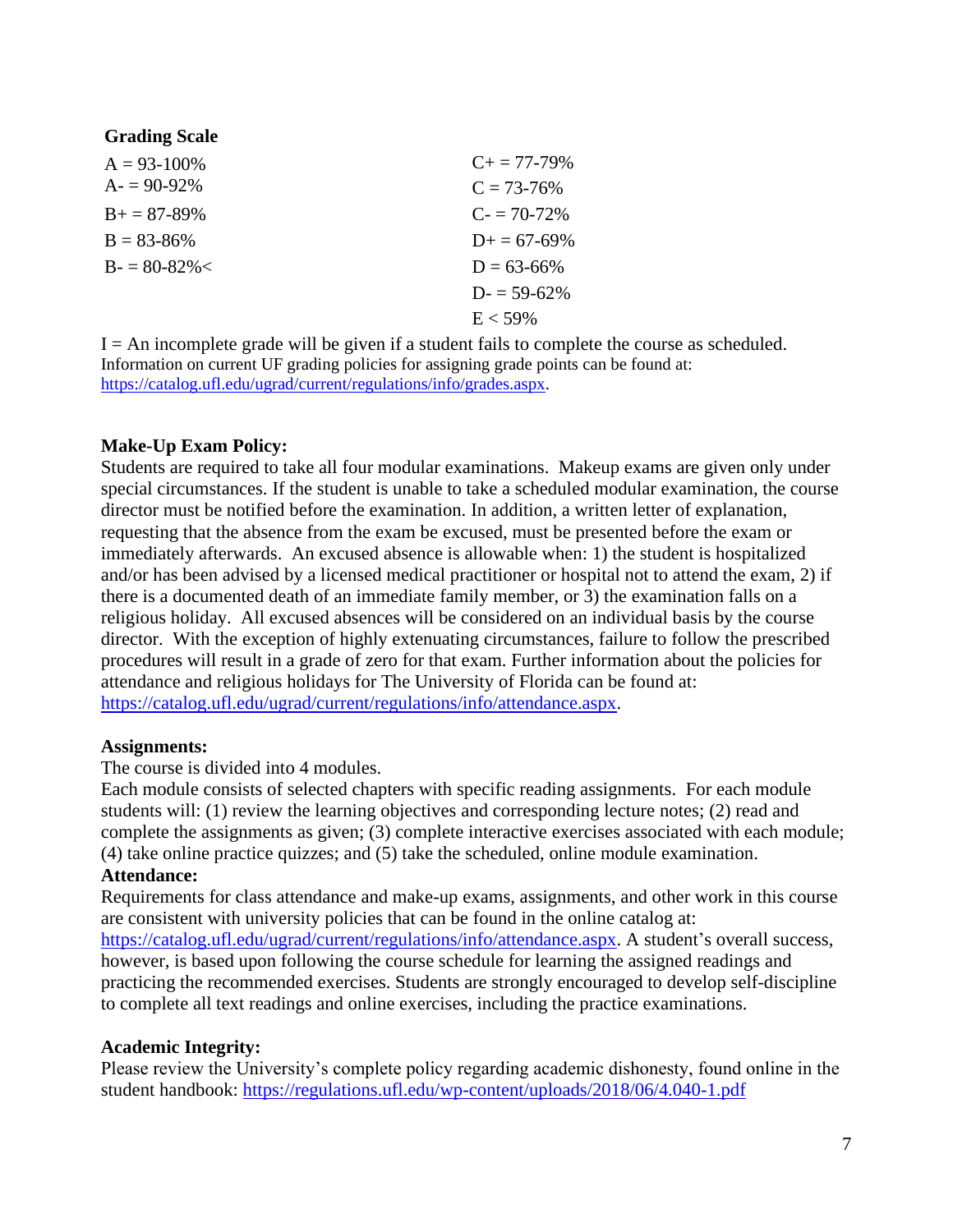Students are expected to abide by the University's Academic Honesty Policy, and to adhere to the following pledge:

"We, the member of the University of Florida community, pledge to hold ourselves and our peers to the highest standards of honesty and integrity."

On all work submitted for credit by students at the University of Florida, the following pledge is either required or implied:

"On my honor, I have neither given nor received unauthorized aid in doing this assignment."

According to the UF Student Guide, Academic dishonesty includes the following.

Cheating - copying another's work for academic gain. Plagiarism - representing another's work as your own. Bribery - offering, giving, soliciting, or receiving goods or services of value for academic gain. Misrepresentation - altering facts (e.g., signing an absent classmate's name to an attendance sheet).

Conspiracy - planning with others to commit academic dishonesty.

Fabrication - making up information to avoid punishment or other difficulty.

### **Copyright Information:**

Please also review the use of copyrighted materials:<http://guides.uflib.ufl.edu/copyright>

#### **Accommodation Policy:**

Students requesting classroom accommodation must first register with the Dean of Students' office, 202 Peabody Hall, 352-392-1261. The DSO will provide documentation to the student who must then provide this documentation to the instructor.

#### **Student Support Services**

As a student in a distance learning course or program you have access to the same student support services that on campus students have. For course content questions contact your instructor.

For any technical issues you encounter with your course please contact the UF computing Help Desk at 352-392-4357. For Help Desk hours visit: [http://helpdesk.ufl.edu/.](http://helpdesk.ufl.edu/) For a list of additional student support services links and information please visit: <http://www.distance.ufl.edu/student-services>

### **Special Accommodations**

Students requesting disability-related academic accommodations must first register with the Disability Resource Center. <https://disability.ufl.edu/>

The Disability Resource Center will provide documentation to the student who must then provide this documentation to the Instructor when requesting accommodation.

### **Complaints**

Should you have any complaints with your experience in this course please visit <http://www.distance.ufl.edu/student-complaints> to submit a complaint.

### **Online Course Evaluation Process:**